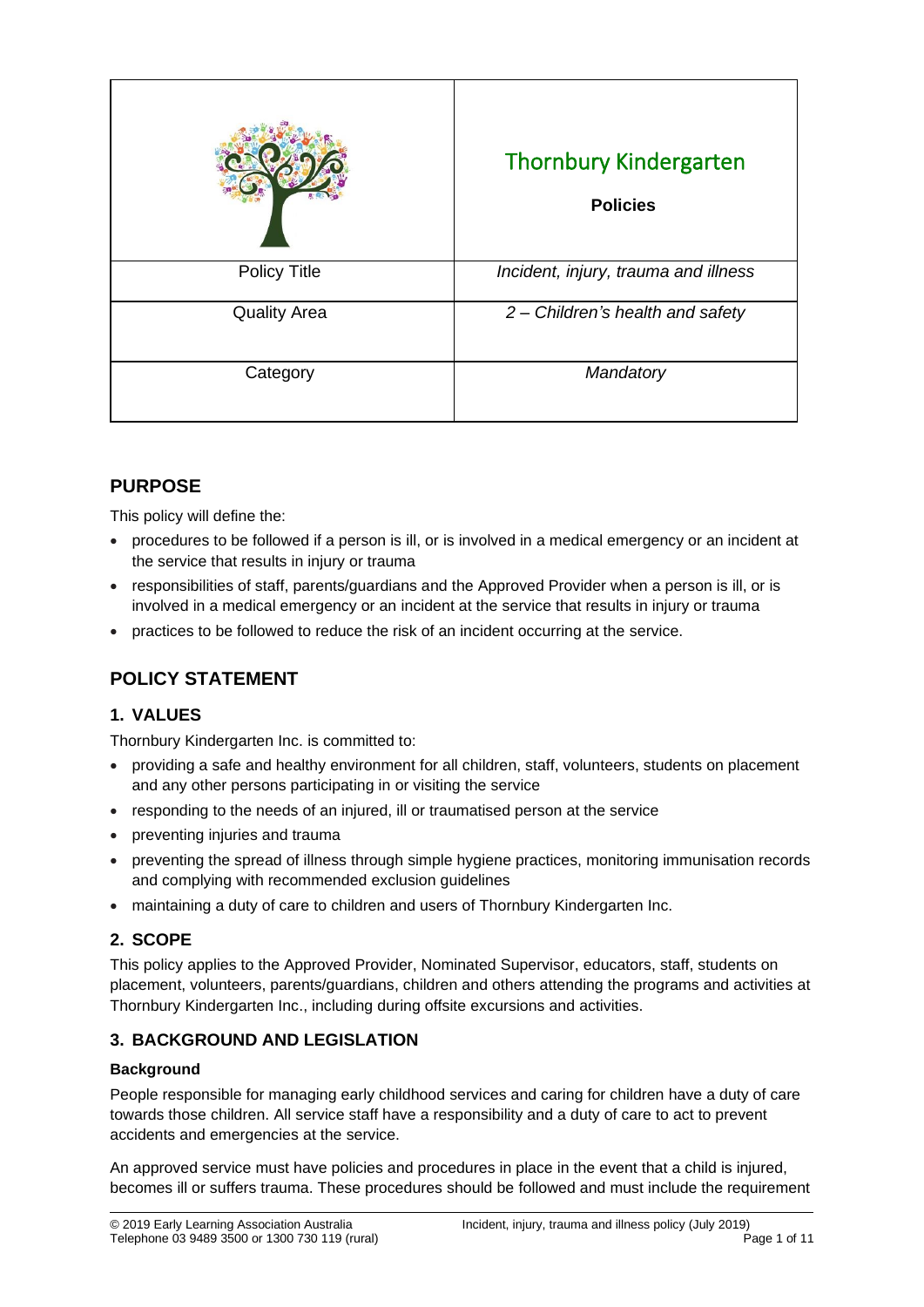that a parent/guardian be notified in the event of an incident, injury, illness or trauma relating to their child as soon as possible and within 24 hours of the occurrence.

The National Regulations require an accurate *Incident, Injury, Trauma and Illness Record* to be kept and stored confidentially until the child is 25 years old (Regulation 183(2)).

Under the national legislation, each service must ensure that an entry is recorded in the *Incident, Injury, Trauma and Illness Record* for the following occurrences:

- an incident in relation to a child, an injury received by a child or trauma to which a child has been subjected
- an illness that becomes apparent.

Details that must be entered in the *Incident, Injury, Trauma and Illness Record* include the following:

- the name and age of the child
- the circumstances leading to the incident, injury or trauma, or relevant circumstances surrounding the child becoming ill (including any symptoms)
- the time and date the incident occurred, the injury was received or the child was subjected to the trauma, or the apparent onset of the illness
- the action taken by the service, including any medication administered, first aid provided or medical personnel contacted
- details of any person who witnessed the incident, injury or trauma, or the apparent onset of illness
- the name of any person the service notified, or attempted to notify, of any incident, injury, trauma or illness that a child suffered while being educated and cared for by the service, and the time and date of the notifications/attempted notifications
- the name and signature of the person making an entry in the record, and the time and date that the entry was made
- signature of a parent/guardian to verify that they have been informed of the occurrence.

All information will be included in the *Incident, Injury, Trauma and Illness Record* as soon as is practicable, but not later than 24 hours after the incident, injury or trauma, or the onset of the illness.

Medical emergencies may include serious health issues such as asthma, anaphylaxis, diabetes, fractures, choking and seizures. Such emergencies generally involve only one child, however they can affect everyone in the children's service. In some cases it will be appropriate to refer to specific policies for guidance, such as the *Dealing with Medical Conditions Policy*, *Asthma Policy,* Anaphylaxis *Policy, Diabetes Policy and Epilepsy Policy*.

#### **Legislation and standards**

Relevant legislation and standards include but are not limited to:

- Australian Standards AS3745–2002, Emergency control procedures for buildings, structures and workplaces
- *Education and Care Services National Law Act 2010*: Section 174(2)
- *Education and Care Services National Regulations 2011*: Regulations 77, 85–87, 103, 177, 183
- *Public Health and Wellbeing Act 2008* (Vic)
- *Public Health and Wellbeing Regulations 2009* (Vic)
- *Occupational Health and Safety Act 2004* (Vic)
- *Occupational Health and Safety Regulations 2007*
- WorkSafe Victoria Compliance Code: *First aid in the workplace* (2008)
- *National Quality Standard*, Quality Area 2: Children's Health and Safety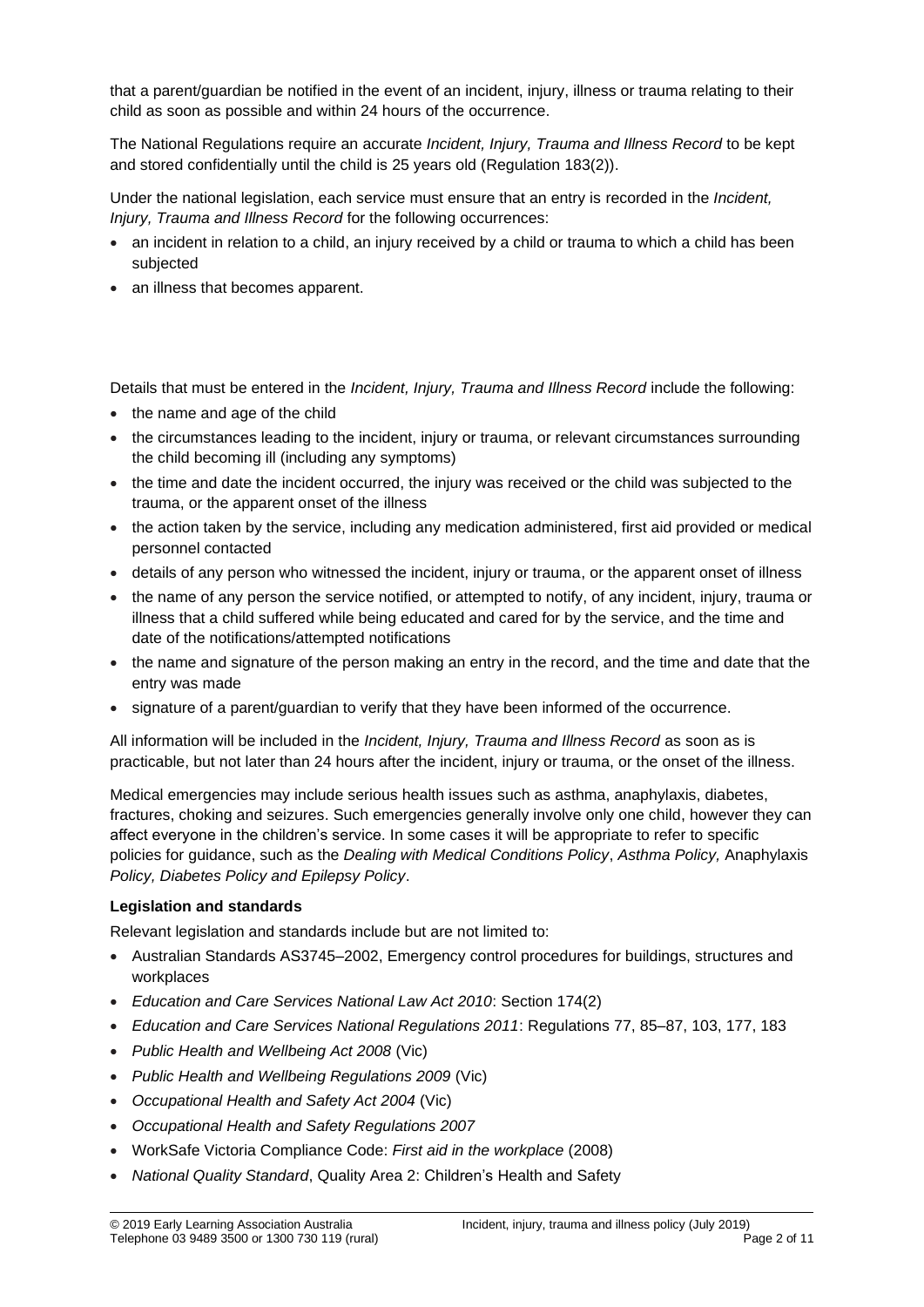- *National Quality Standard*, Quality Area 3: Physical Environment
- *National Quality Standard*, Quality Area 7: Governance and Leadership
- Therapeutic Goods Act 1989 (Cth)

The most current amendments to listed legislation can be found at:

- Victorian Legislation Victorian Law Today:<http://www.legislation.vic.gov.au/>
- Commonwealth Legislation ComLaw[: http://www.comlaw.gov.au/](http://www.comlaw.gov.au/)

### **4. DEFINITIONS**

The terms defined in this section relate specifically to this policy. For commonly used terms e.g. Approved Provider, Nominated Supervisor, Regulatory Authority etc. refer to the *General Definitions* section of the PolicyWorks manual provided in each foyer.

**Emergency services:** Includes ambulance, fire brigade, police and state emergency services.

**First aid:** The provision of initial care in response to an illness or injury. It generally consists of a series of techniques to preserve life, protect a person (particularly if unconscious), prevent a condition worsening and promote recovery. First aid training should be delivered by approved first aid providers, and a list is published on the ACECQA website:

<https://www.acecqa.gov.au/qualifications/requirements/first-aid-qualifications-training>

**Hazard:** A source or situation with a potential for harm in terms of human injury or ill health, damage to property, damage to the environment or a combination of these.

**Incident:** Any unplanned event resulting in or having potential for injury, ill health, damage or other loss.

**Incident, Injury, Trauma and Illness Record:** The Approved Provider must ensure an *Incident, Injury, Trauma and Illness Record* is kept in accordance with Regulation 87 of the *Education and Care Services National Regulations 2011*. A sample is available on the ACECQA website at: <https://www.acecqa.gov.au/resources/applications/sample-forms-and-templates>

**Injury:** Any physical damage to the body caused by violence or an incident.

**Medication:** Any substance, as defined in the *Therapeutic Goods Act 1989* (Cth), that is administered for the treatment of an illness or medical condition.

**Medical management plan:** A document that has been prepared and signed by a doctor that describes symptoms, causes, clear instructions on action and treatment for the child's specific medical condition, and includes the child's name and a photograph of the child. An example of this is the Australasian Society of Clinical Immunology and Allergy (ASCIA) action plan for anaphylaxis.

**Medical attention:** Includes a visit to a registered medical practitioner or attendance at a hospital.

**Medical emergency:** An injury or illness that is acute and poses an immediate risk to a person's life or long-term health.

**Minor incident:** An incident that results in an injury that is small and does not require medical attention.

**Notifiable incident:** An incident involving workplace health and safety that is required by law to be reported to WorkSafe Victoria. Notification is required for incidents that result in death or serious injury/illness, or dangerous occurrences. For a complete list of incidents that must be reported to WorkSafe Victoria, refer to the *Guide to Incident Notification* on the WorkSafe Victoria website. This website also contains online reporting forms: [www.worksafe.vic.gov.au](http://www.worksafe.vic.gov.au/)

**Serious incident:** An incident resulting in the death of a child, or an injury, trauma or illness for which the attention of a registered medical practitioner, emergency services or hospital is sought or should have been sought. This also includes an incident in which a child appears to be missing, cannot be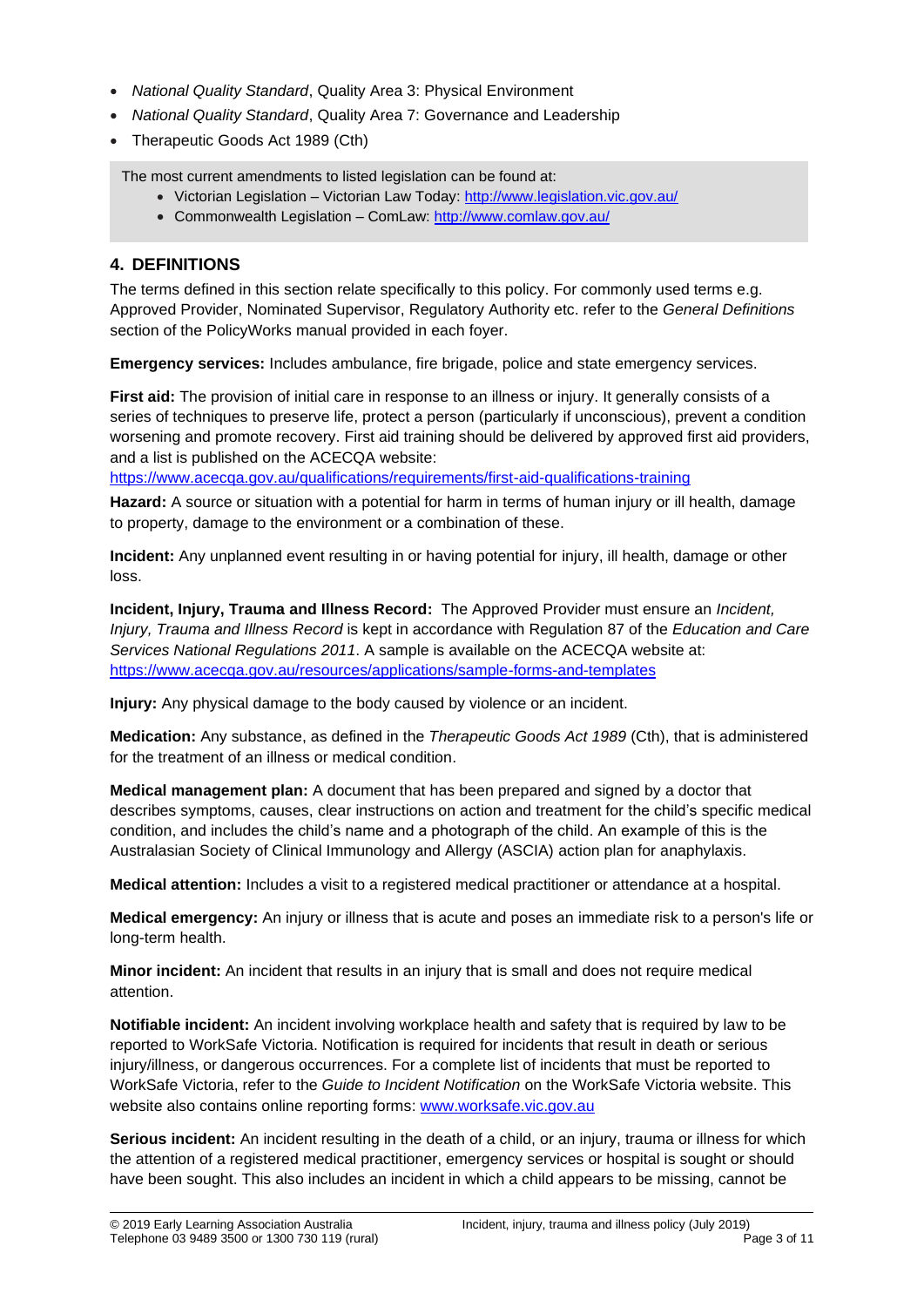accounted for, is removed from the service in contravention of the regulations or is mistakenly locked in/out of the service premises (Regulation 12). A serious incident should be documented in an *Incident, Injury, Trauma and Illness Record* (sample form available on the ACECQA website) as soon as possible and within 24 hours of the incident. The Regulatory Authority (DET) must be notified within 24 hours of a serious incident occurring at the service (Regulation 176(2)(a)). Records are required to be retained for the periods specified in Regulation 183.

**Trauma:** An emotional wound or shock that often has long-lasting effects or any physical damage to the body caused by violence or an incident.

### **5. SOURCES AND RELATED POLICIES**

#### **Sources**

- ACECQA sample forms and templates: [https://www.acecqa.gov.au/resources/applications/sample](https://www.acecqa.gov.au/resources/applications/sample-forms-and-templates)[forms-and-templates](https://www.acecqa.gov.au/resources/applications/sample-forms-and-templates)
- Building Code of Australia: [https://www.abcb.gov.au/Connect/Categories/National-Construction-](https://www.abcb.gov.au/Connect/Categories/National-Construction-Code)**[Code](https://www.abcb.gov.au/Connect/Categories/National-Construction-Code)**
- *Staying Healthy: Preventing infectious diseases in early childhood education and care services* (5th edition, 2013) National Health and Medical Research Council: [https://www.nhmrc.gov.au/about](https://www.nhmrc.gov.au/about-us/publications/staying-healthy-preventing-infectious-diseases-early-childhood-education-and-care-services)[us/publications/staying-healthy-preventing-infectious-diseases-early-childhood-education-and-care](https://www.nhmrc.gov.au/about-us/publications/staying-healthy-preventing-infectious-diseases-early-childhood-education-and-care-services)[services](https://www.nhmrc.gov.au/about-us/publications/staying-healthy-preventing-infectious-diseases-early-childhood-education-and-care-services)
- VMIA Insurance Guide, Community Service Organisations program: [www.vmia.vic.gov.au](http://www.vmia.vic.gov.au/)
- WorkSafe Victoria: *Guide to Incident Notification: [http://www.worksafe.vic.gov.au/forms-and](http://www.worksafe.vic.gov.au/forms-and-publications/forms-and-publications/guide-to-incident-notification)[publications/forms-and-publications/guide-to-incident-notification](http://www.worksafe.vic.gov.au/forms-and-publications/forms-and-publications/guide-to-incident-notification)*
- WorkSafe Victoria: Online notification forms: [http://www.worksafe.vic.gov.au/safety-and](http://www.worksafe.vic.gov.au/safety-and-prevention/health-and-safety-topics/incident-notification)[prevention/health-and-safety-topics/incident-notification](http://www.worksafe.vic.gov.au/safety-and-prevention/health-and-safety-topics/incident-notification)

#### **Service policies**

- *Administration of First Aid Policy*
- *Administration of Medication Policy*
- *Anaphylaxis Policy*
- *Asthma Policy*
- *Dealing with Infectious Diseases Policy*
- *Dealing with Medical Conditions Policy*
- *Diabetes Policy*
- *Emergency and Evacuation Policy*
- *Epilepsy Policy*
- *Excursions and Service Events Policy*
- *Occupational Health and Safety Policy*
- *Privacy and Confidentiality Policy*
- *Road Safety and Safe Transport Policy*

## **PROCEDURES**

#### **The Approved Provider and Persons with Management and Control is responsible for:**

- ensuring that the premises are kept clean and in good repair
- ensuring that staff have access to medication, Incident, Injury, Trauma and Illness forms (available from ACECQA – refer to *Sources*) and WorkSafe Victoria incident report forms (refer to *Sources*)
- ensuring that the service has an occupational health and safety policy and procedures that outline the process for effectively identifying, managing and reviewing risks and hazards that are likely to cause injury, and reporting notifiable incidents to appropriate authorities (refer to *Occupational Health and Safety Policy*)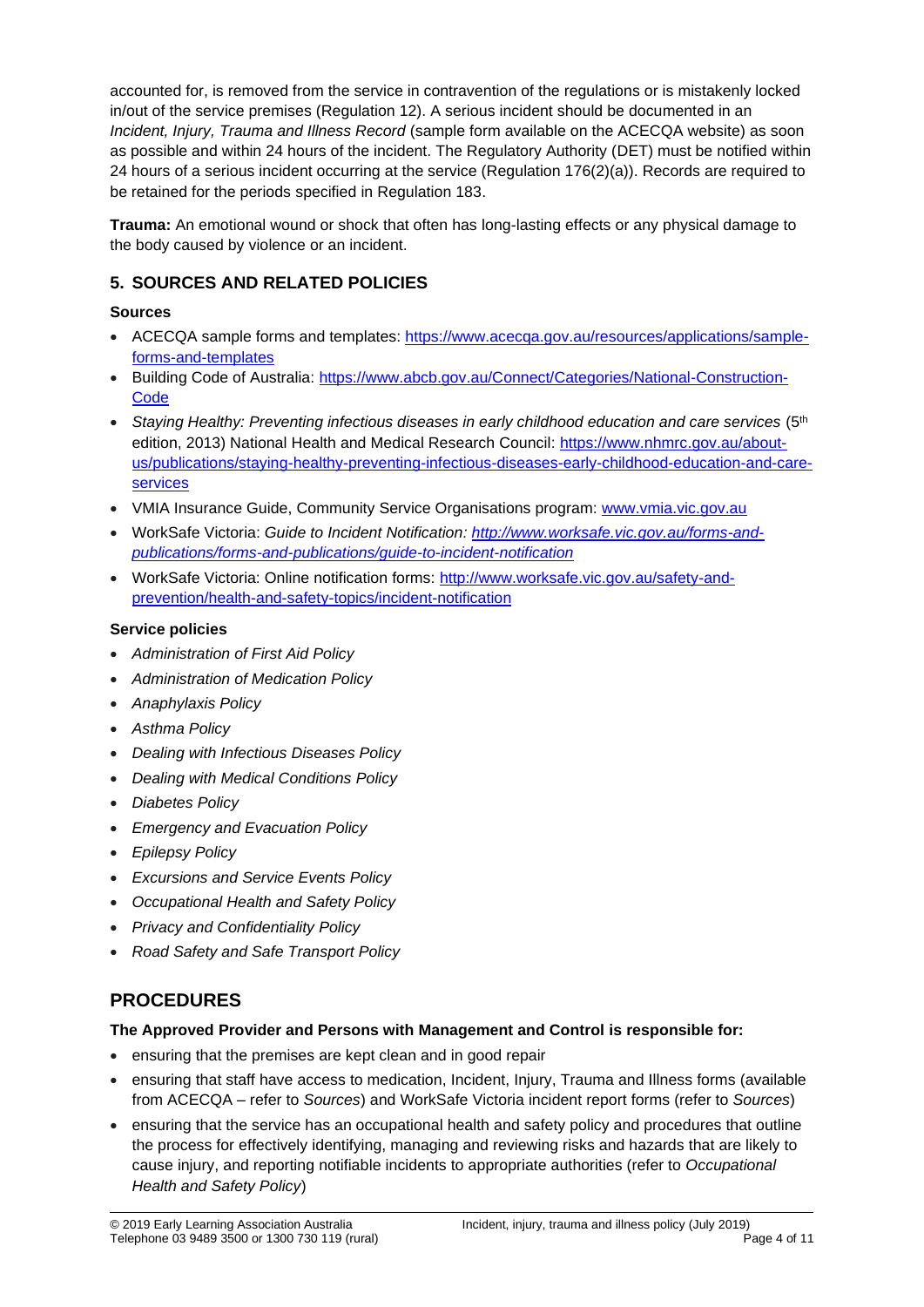- ensuring that completed medication records are kept until the end of 3 years after the child's last attendance (Regulation 92, 183)
- ensuring that a parent/guardian of the child is notified as soon as is practicable, but not later than 24 hours after the occurrence, if the child is involved in any incident, injury, trauma or illness while at the service (Regulation 86)
- ensuring that Incident, Injury, Trauma and Illness Records are kept and stored securely until the child is 25 years old (Regulations 87, 183)
- ensuring that there is a minimum of one educator with a current approved first aid qualification on the premises at all times (refer to *Administration of First Aid Policy*)
- ensuring that there are an appropriate number of up-to-date, fully equipped first aid kits that are accessible at all times (refer to *Administration of First Aid Policy*)
- ensuring that the orientation and induction of new and relief staff include an overview of their responsibilities in the event of an incident or medical emergency
- ensuring that children's enrolment forms provide authorisation for the service to seek emergency medical treatment by a medical practitioner, hospital or ambulance service
- ensuring that an incident report (SI01) is completed and a copy forwarded to the regional DET office as soon as is practicable but not later than 24 hours after the occurrence.

#### **The Nominated Supervisor, Persons in Day to Day Charge, other educators and staff are responsible for:**

- ensuring that volunteers and parents on duty are aware of children's medical management plans (refer to *Definitions*) and their responsibilities in the event of an incident, injury or medical emergency
- responding immediately to any incident, injury or medical emergency
- implementing individual children's medical management plans, where relevant
- notifying parents/guardians immediately after an incident, injury, trauma or medical emergency, or as soon as is practicable
- requesting the parents/guardians make arrangements for the child or children involved in an incident or medical emergency to be collected from the service, or informing parents/guardians if an ambulance has been called
- notifying other person/s as authorised on the child's enrolment form when the parents/guardians are not contactable
- recording details of any incident, injury or illness in the *Incident, Injury, Trauma and Illness Record* (refer to *Definitions*) as soon as is practicable but not later than 24 hours after the occurrence
- ensuring that regulatory and legislative responsibilities are met in relation to any incident, injury or medical emergency
- maintaining all enrolment and other medical records in a confidential manner (refer to *Privacy and Confidentiality Policy*)
- regularly checking equipment in both indoor and outdoor areas for hazards, and taking the appropriate action to ensure the safety of the children when a hazard is identified
- assisting the Approved Provider with completing weekly external and internal safety checklists (refer to Attachment 1 – Weekly Internal Safety Checklist and Weekly External Safety Checklist)
- reviewing the cause of any incident, injury or illness and taking appropriate action to remove the cause if required, for example, removing a nail found protruding from climbing equipment or retraining staff to adhere more closely to the service's *Hygiene Policy*
- notifying DET in writing within 24 hours of an incident involving the death of a child, or any incident, illness or trauma that requires treatment by a registered medical practitioner or admission to a hospital
- ensuring that the following contact numbers are displayed in close proximity of each telephone: − 000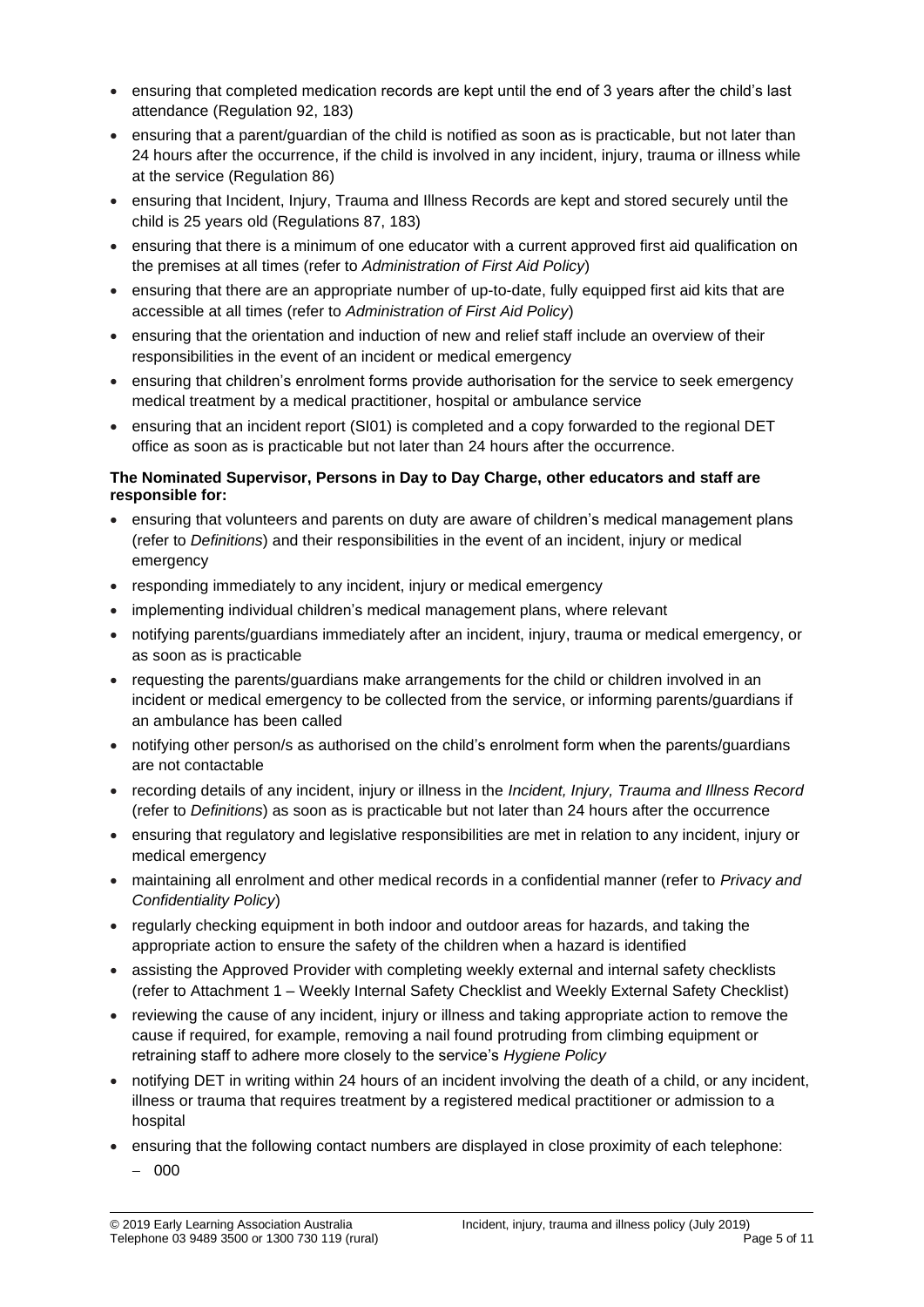- − DET regional office
- − Approved Provider
- − Asthma Victoria: (03) 9326 7055 or toll free 1800 645 130
- − Victorian Poisons Information Centre: 13 11 26
- − local council or shire.

#### *When there is a medical emergency, educators will:*

- call an ambulance, where necessary
- administer first aid, and provide care and comfort to the child prior to the parents/guardians or ambulance arriving
- implement the child's current medical management plan, where appropriate
- notify parents/guardians as soon as is practicable of any serious medical emergency, incident or injury concerning the child, and request the parents/guardians make arrangements for the child to be collected from the service and/or inform the parents/guardians that an ambulance has been called
- notify other person/s as authorised on the child's enrolment form, if the parents/guardians are not contactable
- ensure ongoing supervision of all children in attendance at the service
- accompany the child in the ambulance when the parents/guardians are not present, provided that staff-to-child ratios can be maintained at the service
- notify the Approved Provider of the medical emergency, incident or injury as soon as is practicable
- complete and submit an incident report to DET, the Approved Provider and the service's public liability insurer following a serious incident.

#### *When a child develops symptoms of illness while at the service, educators will:*

- ensure that the Nominated Supervisor, or person in day-to-day care of the service, contacts the parents/guardians or authorised emergency contact for the child to outline the signs and symptoms observed
- request that the child is collected from the service if the child is not well enough to participate in the program
- ensure that they separate the child from the group and have a staff member remain with the child until the child recovers, a parent/guardian arrives or another responsible person takes charge
- call an ambulance (refer to definition of *medical emergency*) if a child appears very unwell or has a serious injury that needs urgent medical attention
- ensure that the child is returned to the care of the parent/guardian or authorised emergency contact person as soon as is practicable
- ensure that, where medication, medical or dental treatment is obtained, the parents/guardians are notified as soon as is practicable and within 24 hours, and are provided with details of the illness and subsequent treatment administered to the child
- ensure that the Approved Provider is notified of the incident
- ensure that the *Incident, Injury, Trauma and Illness Record* is completed as soon as is practicable and within 24 hours of the occurrence.

#### **Parents/guardians are responsible for:**

- providing authorisation in their child's enrolment record for the service to seek emergency medical treatment by a medical practitioner, hospital or ambulance service (Regulation 161(1))
- payment of all costs incurred when an ambulance service is called to attend to their child at the service
- notifying the service, upon enrolment or diagnosis, of any medical conditions and/or needs, and any management procedure to be followed with respect to that condition or need (Regulation 162)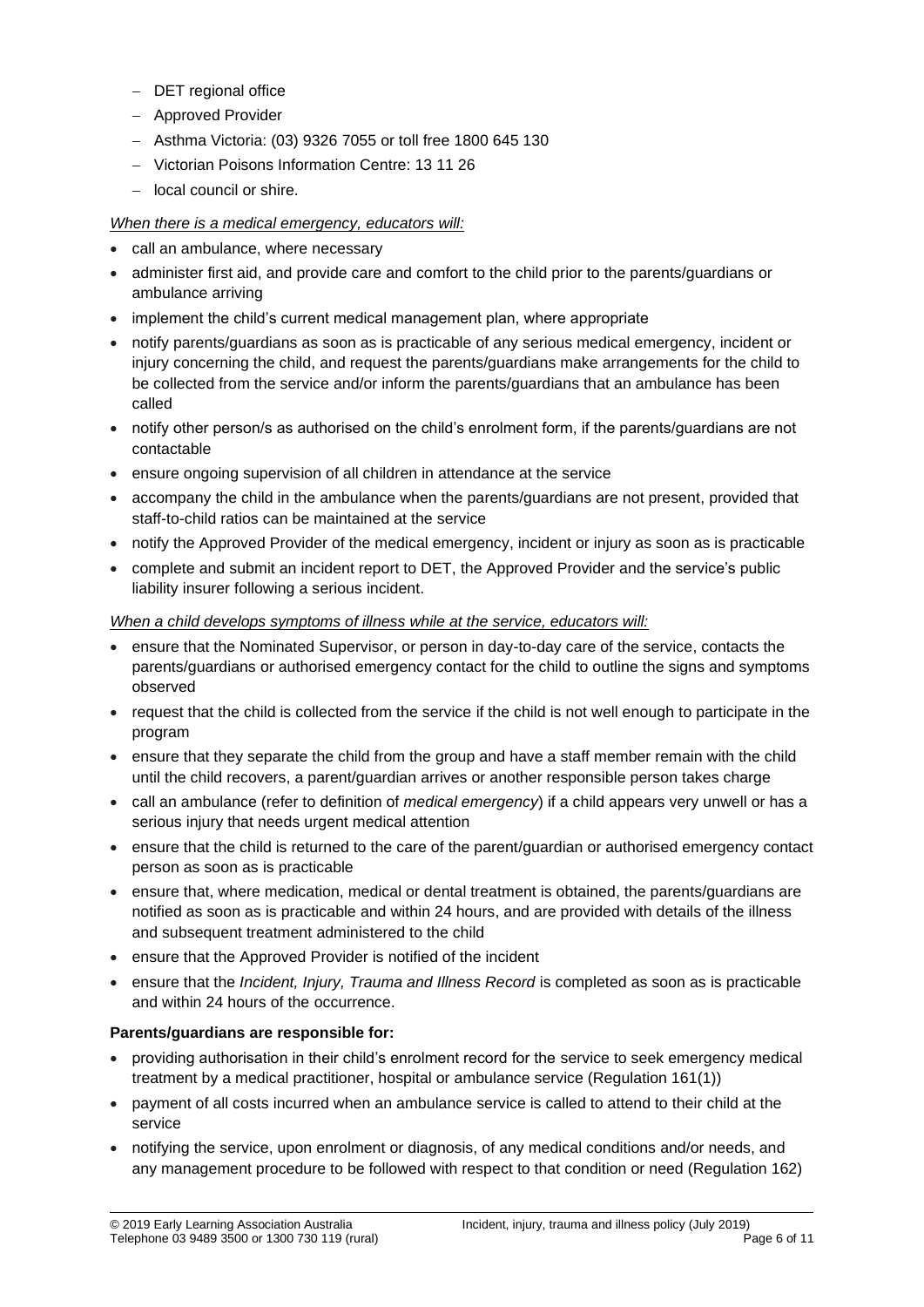- ensuring that they provide the service with a current medical management plan, if applicable (Regulation 162(d))
- collecting their child as soon as possible when notified of an incident, injury or medical emergency involving their child
- informing the service of an infectious disease or illness that has been identified while the child has not attended the service, and that may impact on the health and wellbeing of other children, staff and parents/guardians attending the service
- being contactable, either directly or through emergency contacts listed on the child's enrolment form, in the event of an incident requiring medical attention
- signing the *Incident, Injury, Trauma and Illness Record*, thereby acknowledging that they have been made aware of the incident
- notifying the service by telephone when their child will be absent from their regular program
- notifying staff/educators if there is a change in the condition of their child's health, or if there have been any recent accidents or incidents that may impact on the child's care e.g. any bruising or head injuries.

## **EVALUATION**

In order to assess whether the values and purposes of the policy have been achieved, the Approved Provider of Thornbury Kindergarten Inc. will:

- regularly seek feedback from everyone affected by the policy regarding its effectiveness
- monitor the implementation, compliance, complaints and incidents in relation to this policy
- review and analyse information gathered from the *Incident, Injury, Trauma and Illness Record* and staff first aid records regarding incidents at the service
- keep the policy up to date with current legislation, research, policy and best practice
- revise the policy and procedures as part of the service's policy review cycle, or as required
- notify parents/guardians at least 14 days before making any changes to this policy or its procedures.

## **ATTACHMENTS**

• Attachment 1: Weekly Internal and External Safety Checklists

## **AUTHORISATION**

This policy was adopted by the Approved Provider of Thornbury Kindergarten Inc. on 19<sup>th</sup> September 2017.

# **REVIEW DATE:** 18TH SEPTEMBER 2020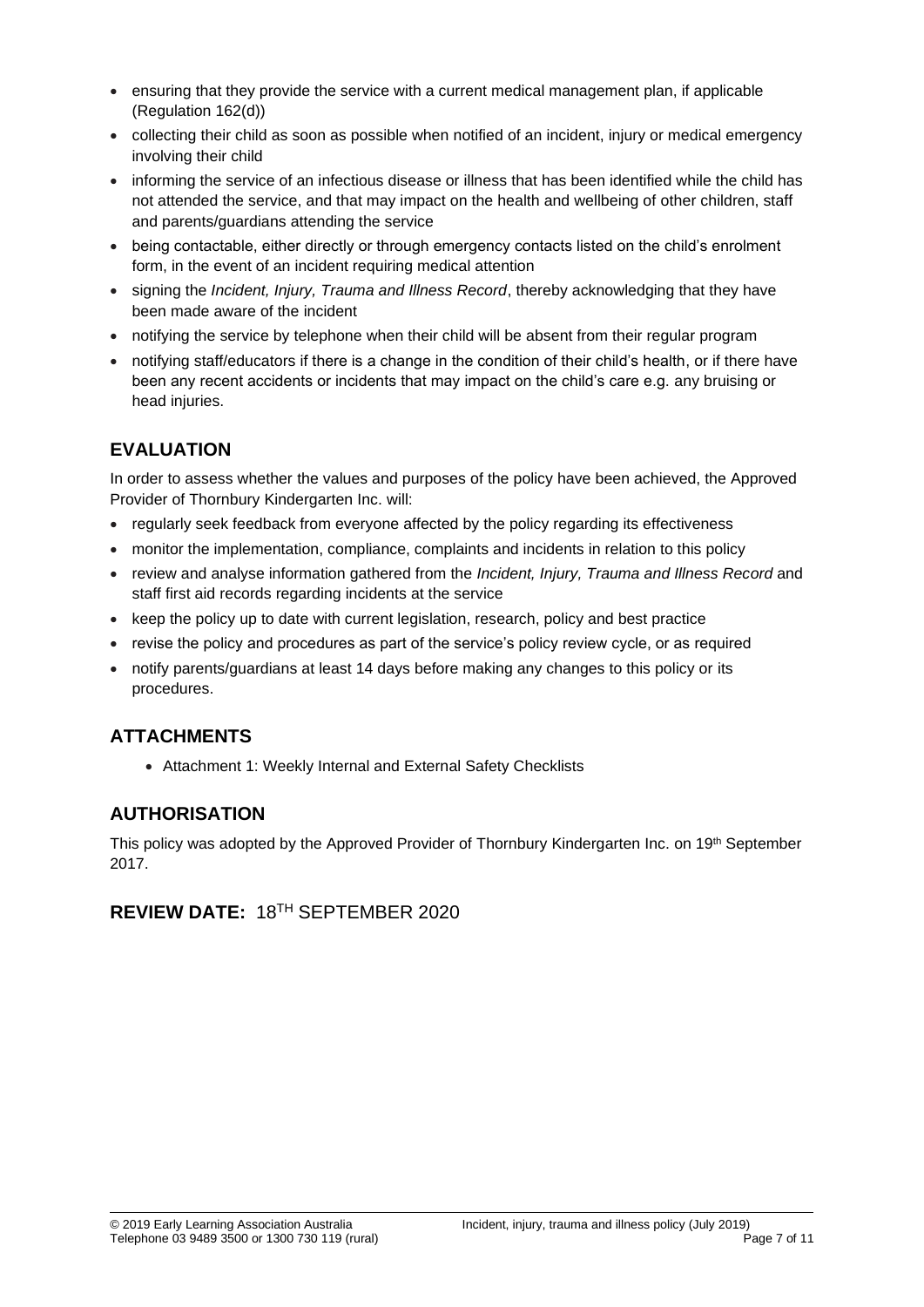# **ATTACHMENT 1 Weekly Internal and External Checklist**

### **CHECKLIST FOR WEEKLY INSPECTION - INTERNAL MONTH:**

| <b>Floors, aisles and exits</b>                  | <b>Date</b> | <b>Date</b> | <b>Date</b> | <b>Date</b> | <b>COMMENTS</b> |
|--------------------------------------------------|-------------|-------------|-------------|-------------|-----------------|
| Entrances and steps in good order                |             |             |             |             |                 |
| Entrances, doorways, stairs and steps kept free  |             |             |             |             |                 |
| of obstructions                                  |             |             |             |             |                 |
| Handrails installed where appropriate at         |             |             |             |             |                 |
| entrance/exit steps and ramps                    |             |             |             |             |                 |
| Mats provided at entrances for wiping feet       |             |             |             |             |                 |
| Floor coverings in good order                    |             |             |             |             |                 |
| Floors level, without cracks, dips or holes      |             |             |             |             |                 |
| Floors clean and not slippery                    |             |             |             |             |                 |
| Signs available and always placed to indicate    |             |             |             |             |                 |
| wet floors after cleaning                        |             |             |             |             |                 |
| Computer and other electrical leads kept clear   |             |             |             |             |                 |
| of aisles and walkways                           |             |             |             |             |                 |
| Aisles and walkways free of obstructions (boxes, |             |             |             |             |                 |
| rubbish bins etc.)                               |             |             |             |             |                 |
| <b>Security</b>                                  |             |             |             |             |                 |
| Adequate locks on all external doors             |             |             |             |             |                 |
| Adequate locks on all external windows           |             |             |             |             |                 |
| All keys are registered and records are kept     |             |             |             |             |                 |
| to identify people holding them at any given     |             |             |             |             |                 |
| time                                             |             |             |             |             |                 |
| Alarm systems installed and functional           |             |             |             |             |                 |
| Emergency communication (e.g. alarm or           |             |             |             |             |                 |
| intercom) provided where appropriate             |             |             |             |             |                 |
| Security screens fitted on windows and doors     |             |             |             |             |                 |
| Signs and physical barriers indicate boundaries  |             |             |             |             |                 |
| between public and                               |             |             |             |             |                 |
| restricted areas                                 |             |             |             |             |                 |
| Signs clearly visible to indicate security       |             |             |             |             |                 |
| measures are in place                            |             |             |             |             |                 |
| Secure cupboards, lockers or drawers provided    |             |             |             |             |                 |
| for staff and volunteers to keep personal items  |             |             |             |             |                 |
| Visual access to outside of external doors (i.e. |             |             |             |             |                 |
| view hole, glass panel or closed-circuit camera) |             |             |             |             |                 |
| <b>Bathrooms and toilets</b>                     |             |             |             |             |                 |
| Adequate toilet facilities for men and women     |             |             |             |             |                 |
| Toilets provided for people with disabilities    |             |             |             |             |                 |
| Nappy change facilities available                |             |             |             |             |                 |
| Bathrooms and toilet areas cleaned regularly     |             |             |             |             |                 |
| Bathrooms and toilet areas well ventilated       |             |             |             |             |                 |
| Liquid soap and single-use hand towels or        |             |             |             |             |                 |
| dryers provided                                  |             |             |             |             |                 |
| Sanitary bins provided                           |             |             |             |             |                 |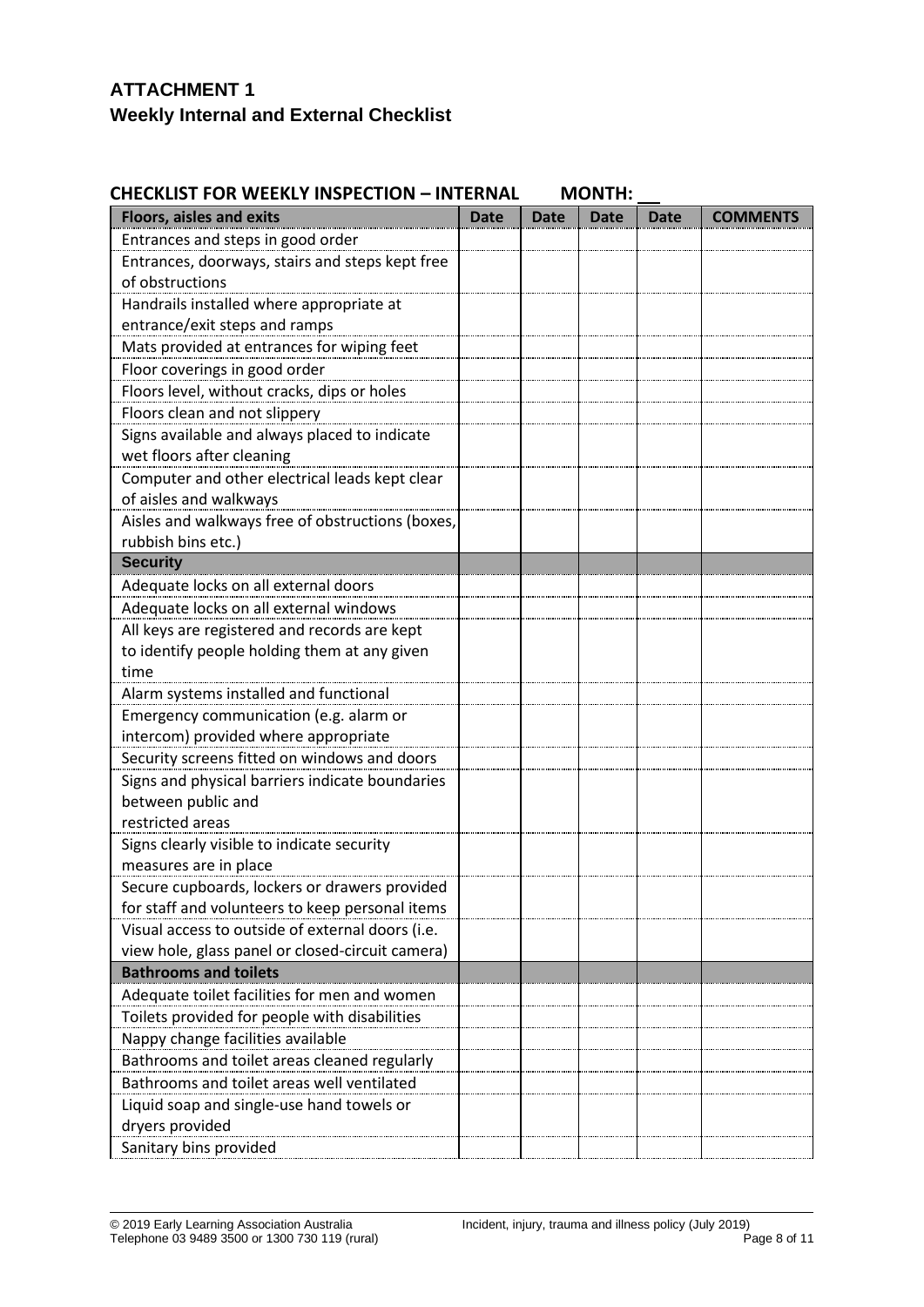| Children's hands washed after going to the                                             |  |  |  |
|----------------------------------------------------------------------------------------|--|--|--|
| toilet                                                                                 |  |  |  |
| Housekeeping                                                                           |  |  |  |
| All work areas kept clean and tidy                                                     |  |  |  |
| Parents and guardians do not leave bags where                                          |  |  |  |
| children could have access to them.                                                    |  |  |  |
| Chairs and tables are not placed near windows if                                       |  |  |  |
| possible                                                                               |  |  |  |
| Toys put away after use                                                                |  |  |  |
| Materials and equipment stored safely                                                  |  |  |  |
| Rubbish bins and recycled paper bins emptied                                           |  |  |  |
| regularly                                                                              |  |  |  |
| Staff are provided with protective equipment                                           |  |  |  |
| (e.g. disposable gloves)                                                               |  |  |  |
| for cleaning tasks                                                                     |  |  |  |
| Procedures in place to ensure spills and                                               |  |  |  |
| breakages are cleaned up immediately                                                   |  |  |  |
| Fish tanks and other pet enclosures are cleaned                                        |  |  |  |
| out regularly                                                                          |  |  |  |
| Toys and surfaces in play area washed regularly                                        |  |  |  |
| <b>Stairs and landings</b>                                                             |  |  |  |
| Lighting adequate.                                                                     |  |  |  |
| Good visual contact between steps                                                      |  |  |  |
| Slip-resistant strips on step edges                                                    |  |  |  |
| Handrails installed and at                                                             |  |  |  |
| appropriate height                                                                     |  |  |  |
| Adequate foot space on each step                                                       |  |  |  |
| <b>Lighting and indoor climate</b>                                                     |  |  |  |
| Adjustable blinds provided to stop glare and                                           |  |  |  |
| shadows across work surfaces                                                           |  |  |  |
| Lighting in all indoor work areas is sufficient and                                    |  |  |  |
| suitable for work performed                                                            |  |  |  |
| Light switches are accessible                                                          |  |  |  |
| Task lighting (e.g. desk lamps) provided for close                                     |  |  |  |
| or detailed work                                                                       |  |  |  |
| <b>Kitchens and lunchrooms</b>                                                         |  |  |  |
| Suitable kitchen and lunchroom facilities                                              |  |  |  |
| provided                                                                               |  |  |  |
| Food stored appropriately and refrigerated                                             |  |  |  |
| where required                                                                         |  |  |  |
| Cooking facilities are kept clean and in good                                          |  |  |  |
| working order                                                                          |  |  |  |
| Work benches and appliances are kept clean,<br>and the fridge is cleaned out regularly |  |  |  |
|                                                                                        |  |  |  |
| Knives and other sharp implements are kept out<br>of children's reach                  |  |  |  |
| Staff and visitors don't have hot drinks around                                        |  |  |  |
| children                                                                               |  |  |  |
| Staff trained in infection control procedures                                          |  |  |  |
| (including food hygiene and hand washing)                                              |  |  |  |
|                                                                                        |  |  |  |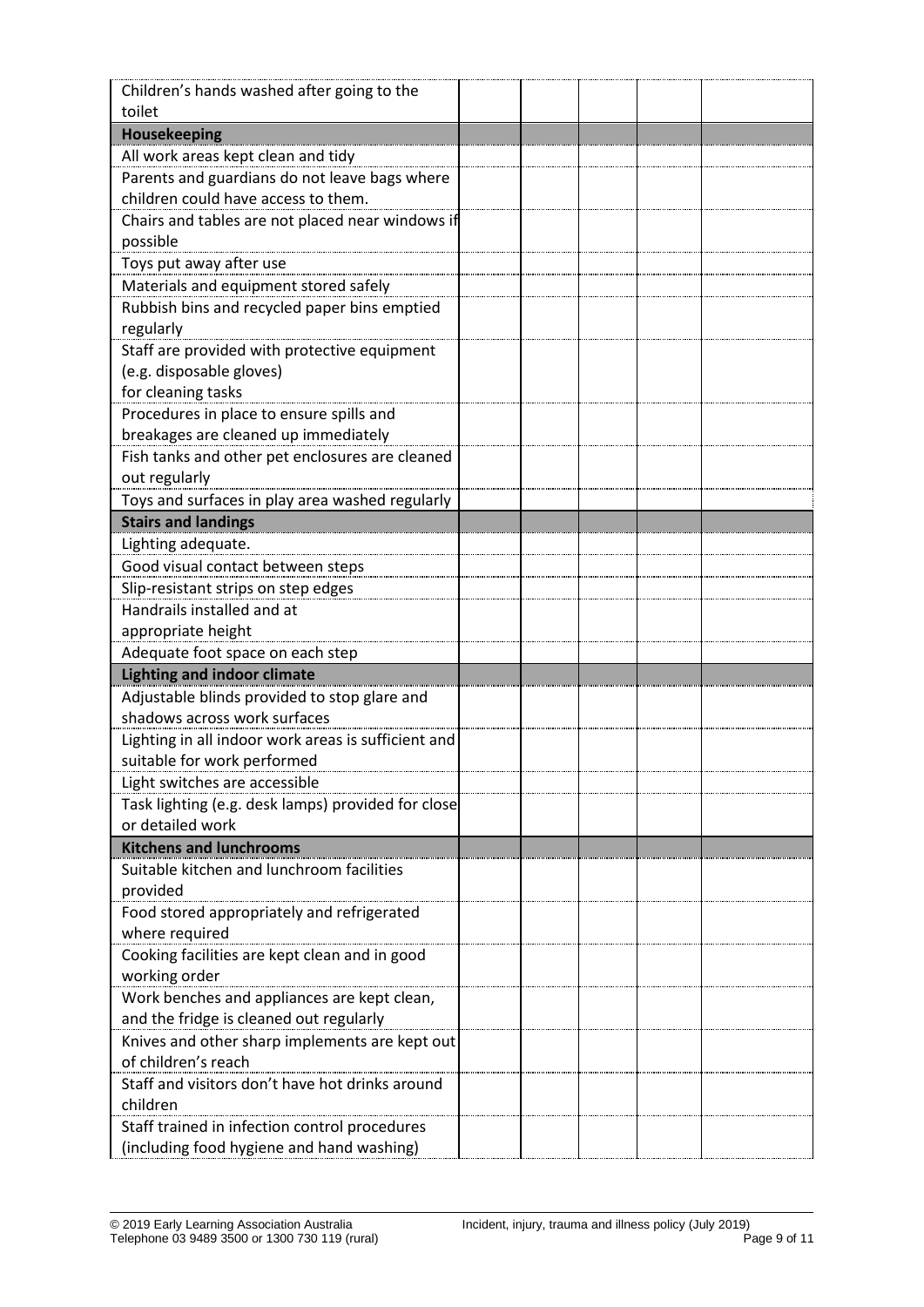| Heavy items and appliances (e.g. toaster, kettle)<br>can't be knocked off the bench or pulled down<br>by children |  |  |  |
|-------------------------------------------------------------------------------------------------------------------|--|--|--|
| Children aren't allowed in the kitchen without<br>supervision                                                     |  |  |  |
| Exhaust fans above cooking units functional and<br>clean                                                          |  |  |  |
| Electrical equipment in good condition and<br>leads checked regularly                                             |  |  |  |
| Floors kept free of water and grease, and anti-<br>slip floor surfaces provided                                   |  |  |  |
| Children's hands washed before and after<br>eating                                                                |  |  |  |

# CHECKLIST FOR WEEKLY INSPECTION – EXTERNAL

| Part 1 - External                                                                                     | Yes | No | Comments |  |  |  |
|-------------------------------------------------------------------------------------------------------|-----|----|----------|--|--|--|
| Vehicle parking area and building perimeter                                                           |     |    |          |  |  |  |
| Entrances and exits are clearly marked                                                                |     |    |          |  |  |  |
| Adequate lighting throughout parking<br>areas is installed and functioning                            |     |    |          |  |  |  |
| Surface of parking area and driveways<br>is free from pot-holes, cracks and other<br>tripping hazards |     |    |          |  |  |  |
| Drainage grates are not blocked                                                                       |     |    |          |  |  |  |
| Traffic and speed restriction signs are<br>clearly visible                                            |     |    |          |  |  |  |
| There are signs indicating<br>intersections<br>and pedestrian areas (e.g. crossings)                  |     |    |          |  |  |  |
| Adequate disabled and emergency<br>services parking spaces provided and<br>appropriately designated   |     |    |          |  |  |  |
| Assembly area for emergency<br>evacuations is accessible and clearly<br>marked                        |     |    |          |  |  |  |

| Part 2 - External                                                                                              | Yes | No | Comments |
|----------------------------------------------------------------------------------------------------------------|-----|----|----------|
| <b>Boundaries and access points</b>                                                                            |     |    |          |
| Walls, gates and fences in good order<br>without gaps or protrusions and do not<br>have footholds for climbing |     |    |          |
| Signs clearly displaying to indicate<br>security arrangements in place                                         |     |    |          |
| Pathways are free of raised curbs,<br>pot-holes, tree branches and<br>other hazards                            |     |    |          |
| Anti-slip surfaces provided where<br>necessary, and moss, fallen leaves etc.<br>cleared regularly              |     |    |          |
| Steps and changes of level are<br>clearly defined and indicated                                                |     |    |          |